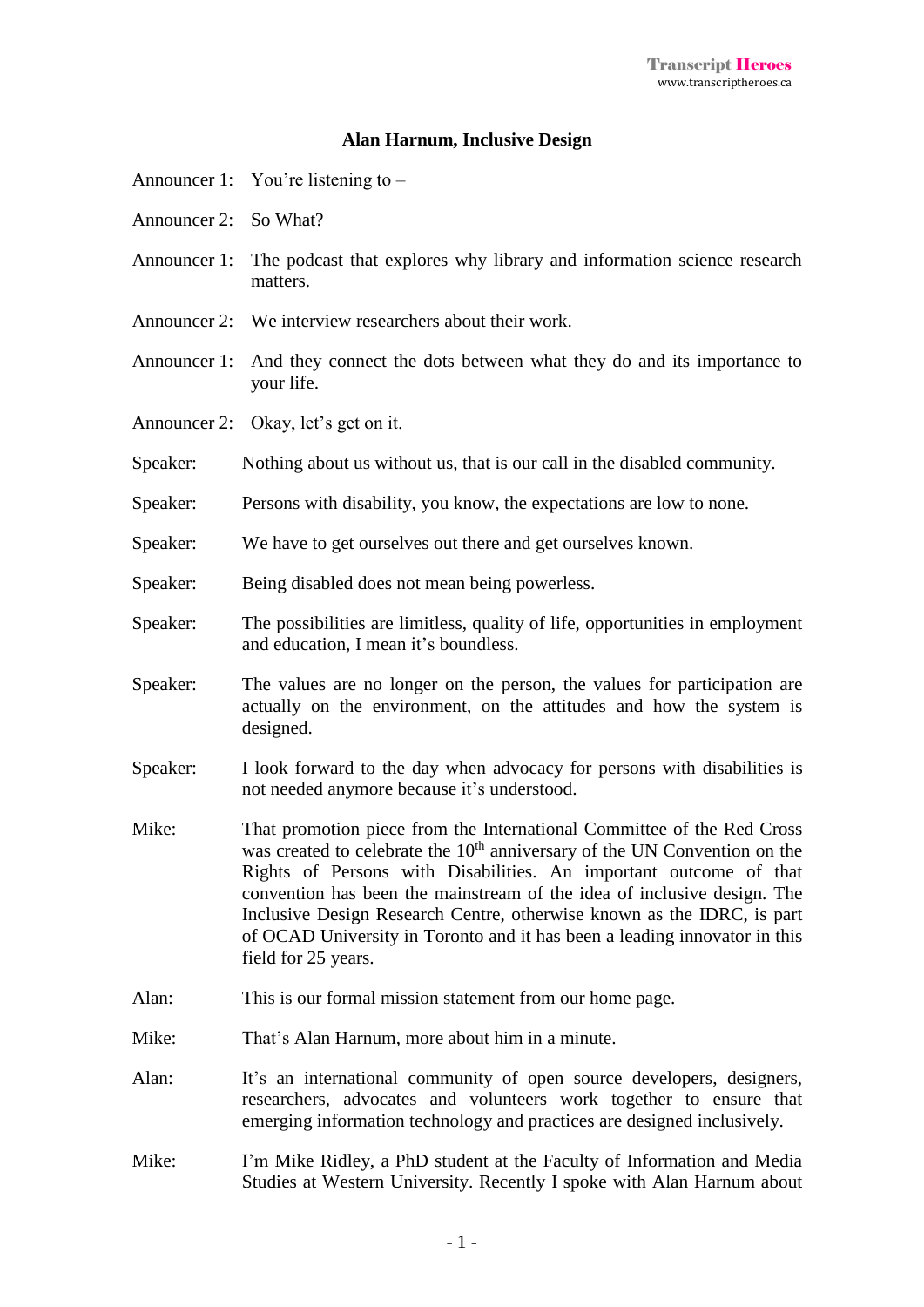the IDRC, about the work they do, and equally important, how they do that work. In the course of the conversation, we touched on a number of ideas and issues about software design.

Alan: My name is Alan Harnum and I am a Senior Inclusive Developer at the Inclusive Design Research Centre at OCAD University. Prior to that, I worked for Toronto Public Library for a decade, starting out as a public service librarian, and then moving for the last six years into working for the library's web services group.

> I have worked at the Inclusive Design Research Centre for just over three years now and primarily what my job description says I do is that I am a software developer, day to day I do a lot of things alongside that as you tend to do in small research groups. I have been developing software for about 20 years now in terms of when somebody first paid me money to do software development, and I've been developing software with an eye on accessibility for just about as long as that.

- Mike: Initially I asked Alan about the 25-year history of the centre. What accounts for the longevity and success of the IDRC?
- Alan: I mean I guess first of all, I mean, we do really good work. That I think is – like we've made substantial contributions in those 25 years – and I'm using kind of the collective we here, I haven't been involved in all of these things or really the vast majority of them, but as kind of a research group we've made significant contributions to web standards around accessibility.

The ideas that we've disseminated and the software that we've disseminated and the fact that we've disseminated them to be open, with very liberal, open licensing has meant that they could be adopted and influential in various contexts, like Microsoft has done a big pivot in the last couple of years in its design work towards inclusive design, which is explicitly acknowledged to be influenced by ideas that we have propagated. The other thing I think we've been able to do in 25 years is we have evolved.

We started out doing work that was focused on accessibility and accessible technology, which is a very big area, and as kind of our thinking as a research group driven primarily by Jutta, but also obviously influenced by everyone she was working with, our thinking has evolved into this inclusive design field of practice that takes a lot of inspiration and philosophy from accessible technology and disability studies, but broadens the perspective in various ways and looks at kind of like other dimensions of inclusivity and inequality.

Mike: It seems clear from the IDRC mission and philosophy that it is focused on what we've come to call community engaged scholarship. I asked Alan if this was indeed the case.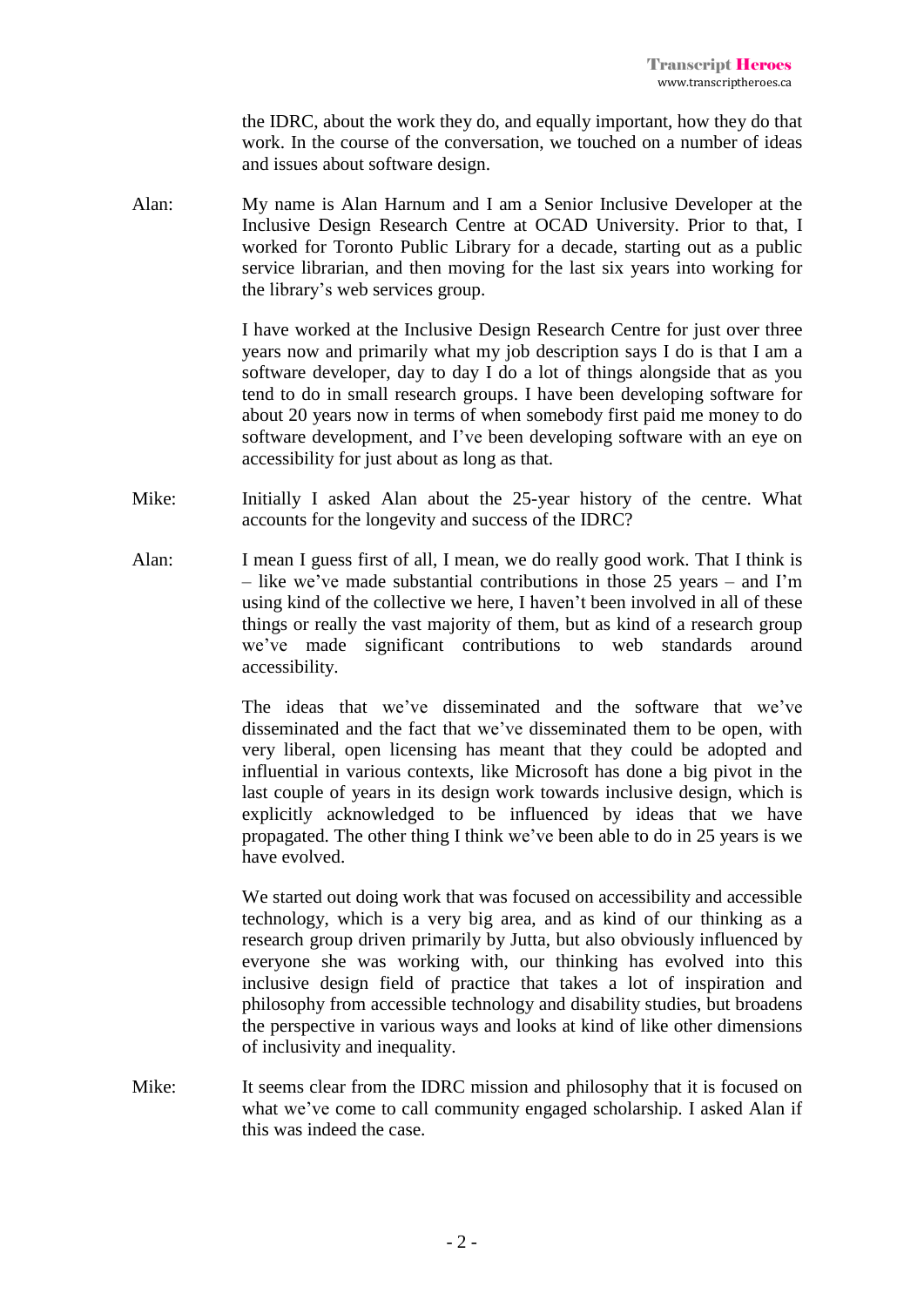Alan: People with disabilities are one of many demographic groups that historically speaking are constantly having solutions imposed upon them by people who think they know what's best for them, in practice this has usually meant more about what makes non-disabled people feel comfortable about their spaces, their lives and their societies.

> So, I think it's important to work with people directly, to give first consideration to their lived experience and to work towards a state of affairs where approaches and solutions, those are really generic terms, but I don't have better ones, are designed together rather than being imposed by an expert class.

> And I think on a personal note of that, as a technologist and a software developer who's interested in kind of like humane deployment of technology, for lack of a better way to put it, which is the opposite of how most technology is deployed these days, it's very important to me that the work that I do is rooted in a consideration of the needs and lives of the people who will use the software.

- Mike: Clearly a central component of the IDRC is the co-design philosophy.
- Alan: The definition of co-design that you get depends a little bit on what you're talking to. One of the terms that got used previously in talking about this is participatory design, which has a pretty decent entry on Wikipedia.

But like historically speaking there was a lot of it in Scandinavia in the sixties and the seventies, and that I'm particularly interested in this part historically because in the seventies there was a lot of research in user participation in systems development in Scandinavia and in a way that's kind of like very forward thinking for the time, and that involved things sometimes like working directly with labour unions in the design of software that was going to be used in the workplace.

Which is, you know, you say that in terms of thinking about if you've been in a workplace where technology decisions are made, there's a very familiar pattern of how it gets done which is it's made by a small group with like maybe an employee representative, who is there often in kind of just a token form, and then there's a bunch of training later on and everybody now has to use the new system, which in my opinion we see the outcomes that that leads to with things like the Phoenix payroll system.

How it would play out in an ideal is to have people who would use the software as fully empowered members of the team that make it, and I've only heard of that actually kind of being the case, you know, in a small number of projects.

How it often plays out day to day in the work that we do is sometimes it's thinking about things in terms of culture change, like we run things that are – you know, for projects we'll run things that are workshops, workshop style things but we try and run them from a flattened perspective, or facilitate them in a certain way, and gather resources and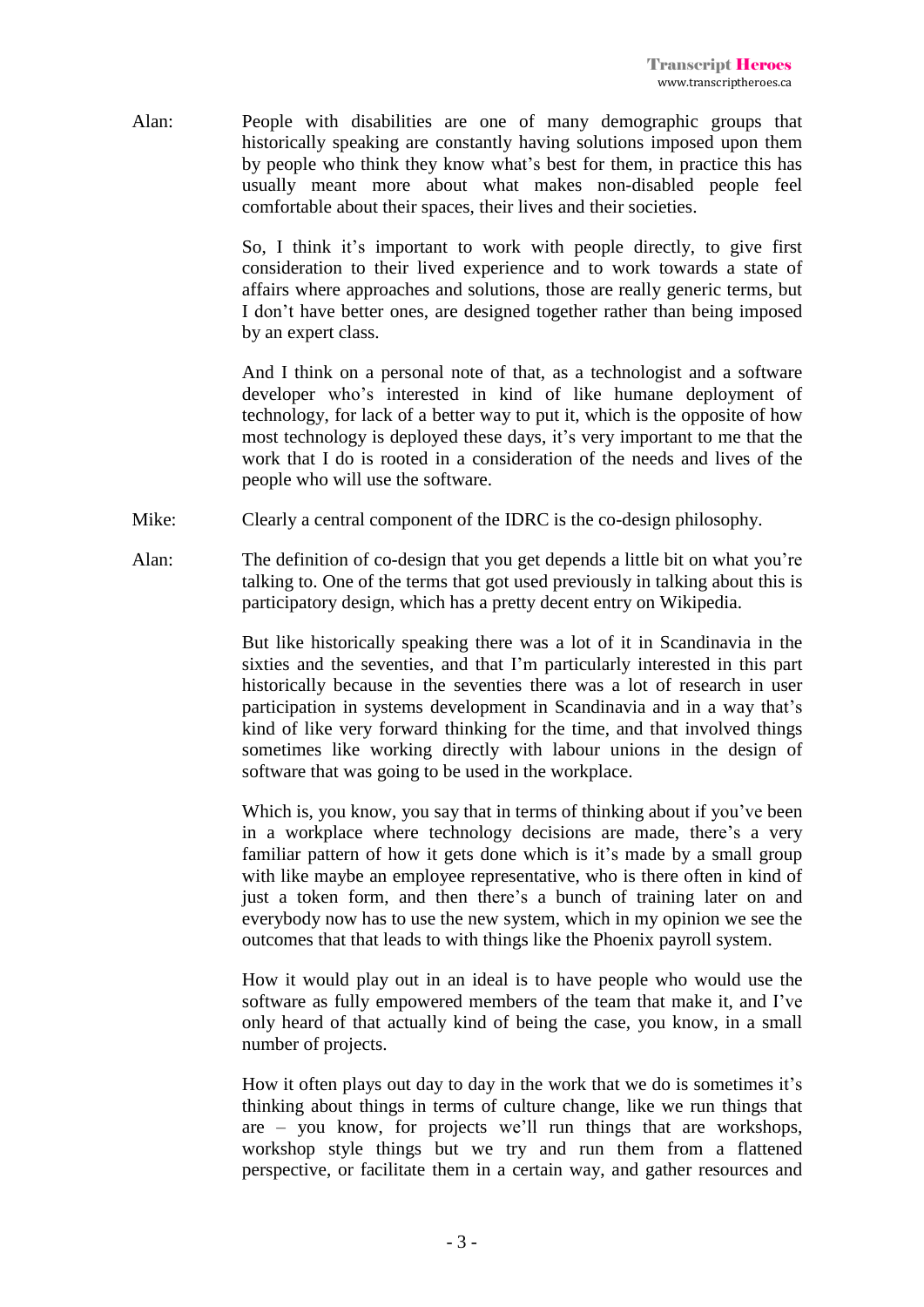have what we sometimes describe as like a feet forward process where we take the things that we learned from doing co-design exercises and put them forward into the system, create issues based on them and then bring them back to the people who raised the ideas and work through an iterative process like that.

Some of what we're starting to experiment with are ways of doing codesign practice that are distributed in nature, that aren't kind of facilitator oriented. We're doing that on the Inclusive Cities project right now, it's very early stage work but we're thinking about how do you kind of give people the minimum – the minimum amount of kind of like guidance to let them do their own co-design exercises and let them, and I think this is very important, feel that they can do that, that they're the experts of their own lives rather than a designer in the room or a software developer in the room.

The plague of expertise is arrogance and believing that you know people's lives better than them and know what's good for them, and all kinds of horrible anti-patterns in software development have come out of that, out of the arrogance of software developers who believe – who because they believe that they're good at simple manipulation and abstract thinking can apply that to people's lives.

- Mike: What seems to link community engagement and the co-design philosophy is an activist perspective on the research. I asked Alan if he viewed the work of the IDRC as activism.
- Alan: I would agree that the work that we do is explicitly activist, and part of that is that we live in a world that's really dominated by inequality in a lot of different senses. So, it isn't possible to do the kind of work that we do, that's focused on inclusive design and inclusive practice and increasing the amount of inclusion in the world without having some activist mentality.

I think that activist has become something of a dirtier, problematic word and I think this has happened as part of a campaign, I call it a deliberate campaign and it may be more complicated by that, by various forces around maintaining status quo, so I have a problem personally with that being applied to us. I don't believe that a neutral position is possible, achievable or desirable in most circumstances, so no problem with the word activist.

That said, I think that one of  $-$  you know, going back to that question about how have we survived 25 years, I think one of the things we do a really good job of as a research group is being fair in our work, which I think, you know, is a different thing from being neutral.

We're generally willing to open conversations with anyone who's honestly interested in our work and our perspective, we're quite pragmatically inclined and we're interested in both immediate improvements and longterm change and it can certainly present complications sometimes in the kind of projects we can do. We have to exercise some amount of care in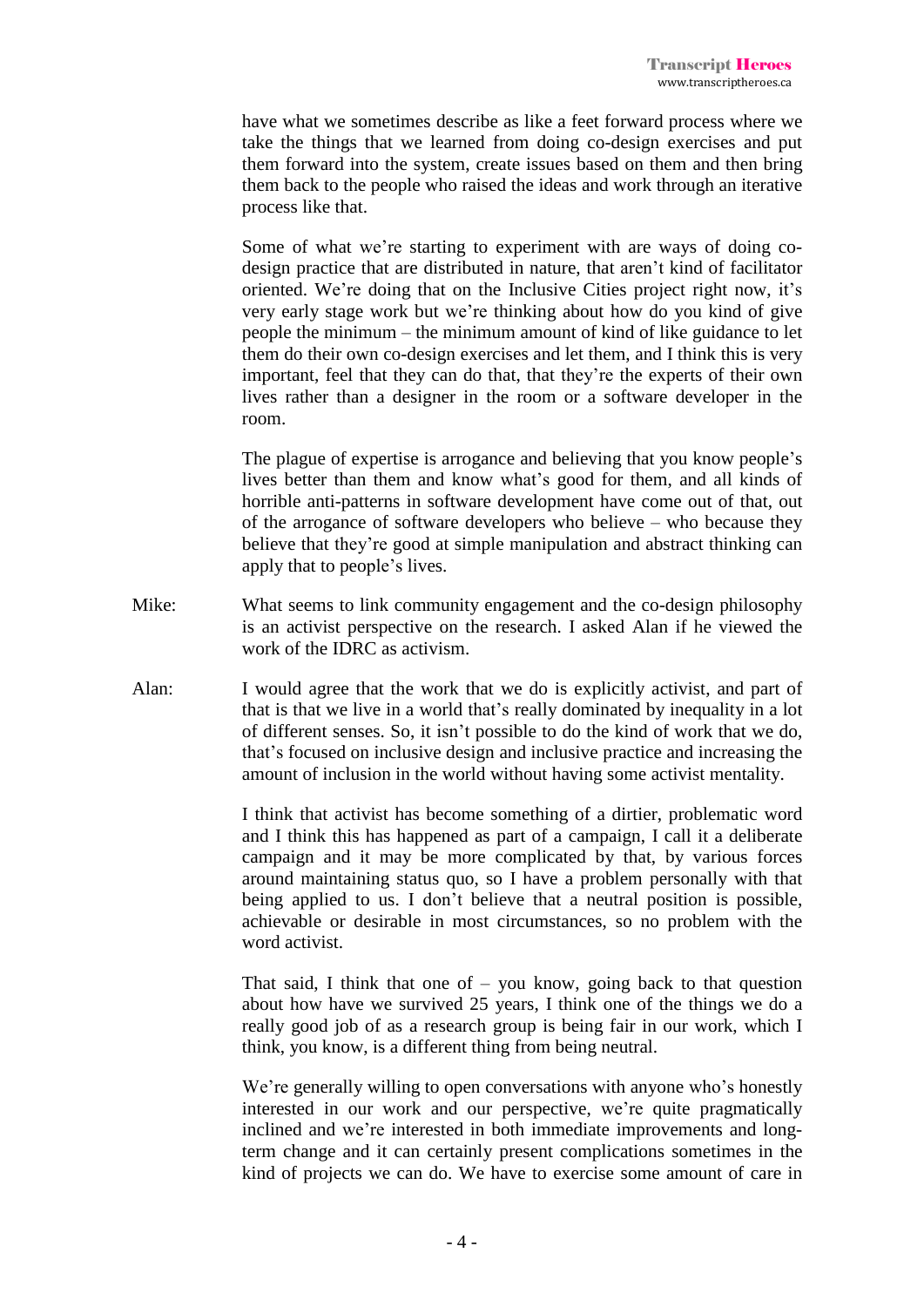the contracts we sign with our funders. One of the guiding aspects of that is that we don't, except under very unusual circumstances, do work that requires us not to work in the open in terms of licensing of source code or other work products.

We've rejected funding offers in the past that required us to do work for hire or produce work that would be kept confidential, and that kind of pattern of very deliberate working in the open in terms of like our primary organizing point for all of our work is our Wiki, which is public, our meetings are public. That's one of the things that kind of keeps us honest.

- Mike: Given the longevity of the IDRC, I was curious about the state of art in inclusive design and their contributions to it. Alan demurred but described a fundamental contribution through the Global Public Inclusive Infrastructure project, the GPII.
- Alan: I'm not going to be so arrogant to describe our own work as state of the art. A lot of what we're looking at right now is adaptability and reconfigurability of systems to people's needs, so one of the projects that I would say has kind of the longest amount of history that we're involved with is the GPII project, the Global Public Inclusive Infrastructure. I describe it sometimes as kind of like a TCP/IP stack for accessibility, which is to provide like a base layer of services and vocabularies for personalization of systems to people's particular needs.
- Mike: So let's leave off where we started.
- Alan: When we talk about the disability community, that's not a homogenous body, that's not kind of a group that you can say it's like this or it isn't like this, which is where the, "Nothing about us without us" quote is so important to me because if you are building something with someone, it's really, really important that they be genuinely involved in the process and that their lived experience be valued.

One of the things we talk about sometimes as the ideal in inclusive design, if not the thing that is always 100% achievable, is what we call one to one design or one to one customization which is this idea that particularly with digital products, because digital products can be built flexibly, they can be changed, they can be modified by their end users. In the ideal world everyone would kind of get a solution that they could customize to their particular needs in terms of how it behaves.

Mike: For more information about the Inclusive Design Research Centre check out their website, they're at idrc.ocadu.ca, and follow them on Twitter, @idrc\_ocadu. In a future episode, Alan will talk about two specific projects at the IDRC, the Social Justice Repair Kit and the Inclusive Cities project, which involves Sidewalk Labs.

Announcer 2: This has been another episode of So What?.